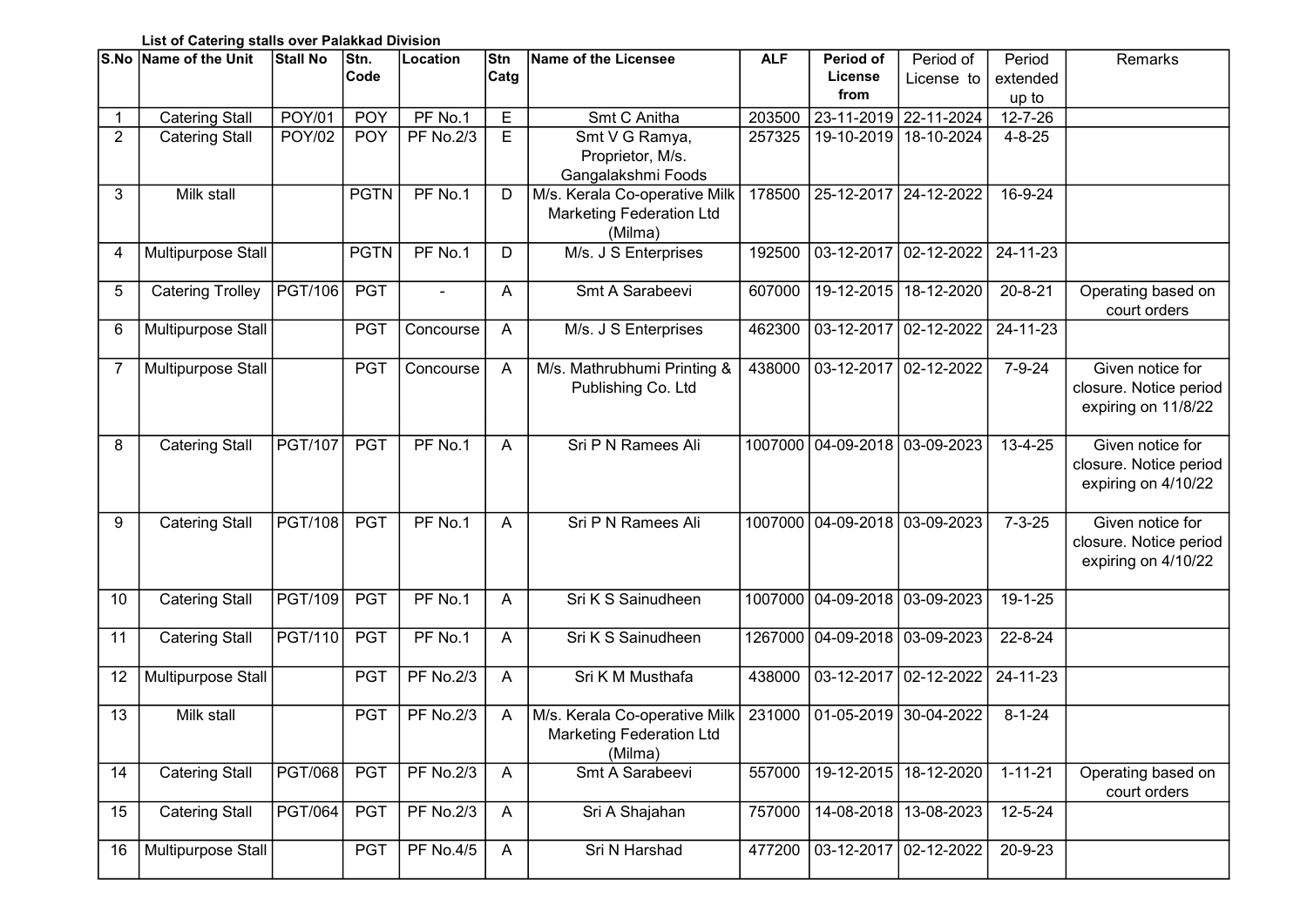|    | S.No Name of the Unit       | <b>Stall No</b> | Stn.       | Location         | Stn          | Name of the Licensee            | <b>ALF</b> | Period of                         | Period of             | Period        | Remarks                |
|----|-----------------------------|-----------------|------------|------------------|--------------|---------------------------------|------------|-----------------------------------|-----------------------|---------------|------------------------|
|    |                             |                 | Code       |                  | Catg         |                                 |            | <b>License</b>                    | License to            | extended      |                        |
|    |                             |                 |            |                  |              |                                 |            | from                              |                       | up to         |                        |
| 17 | Multipurpose Stall          |                 | <b>PGT</b> | <b>PF No.4/5</b> | A            | Sri B Vipin Chandran            | 477200     | 03-12-2017                        | 02-12-2022            | 15-6-23       |                        |
|    |                             |                 |            |                  |              |                                 |            |                                   |                       |               |                        |
| 18 | <b>Catering Stall</b>       | <b>PGT/077</b>  | <b>PGT</b> | <b>PF No.4/5</b> | A            | Smt G Nithya                    | 1007000    | 18-08-2018 17-08-2023             |                       | $10 - 3 - 24$ |                        |
|    |                             |                 |            |                  |              |                                 |            |                                   |                       |               |                        |
| 19 | Milk stall                  |                 | <b>PGT</b> | <b>PF No.4/5</b> | A            | M/s. Kerala Co-operative Milk   | 231000     | 01-05-2019 30-04-2022             |                       | $31 - 3 - 23$ |                        |
|    |                             |                 |            |                  |              | <b>Marketing Federation Ltd</b> |            |                                   |                       |               |                        |
|    |                             |                 |            |                  |              | (Milma)                         |            |                                   |                       |               |                        |
| 20 | Fresh Fruit & Fruit PGT/073 |                 | <b>PGT</b> | <b>PF No.4/5</b> | A            | Sri S Mohammed Hasheem          | 629606     | $05-09-2018$ 04-09-2023           |                       | $7 - 4 - 24$  |                        |
|    | <b>Juice Stall</b>          |                 |            |                  |              |                                 |            |                                   |                       |               |                        |
| 21 | <b>Catering Stall</b>       | <b>PGT/075</b>  | <b>PGT</b> | <b>PF No.4/5</b> | A            | Sri A Shajahan                  |            | 1007000   14-08-2018              | 13-08-2023            | 14-7-24       |                        |
|    |                             |                 |            |                  |              |                                 |            |                                   |                       |               |                        |
| 22 | <b>Catering Stall</b>       | <b>PGT/070</b>  | <b>PGT</b> | <b>PF No.4/5</b> | $\mathsf{A}$ | M/s. Kay Vees Bakes 'N'         |            | 1026720 28-08-2016 27-08-2021     |                       | $14 - 3 - 22$ | Renewal under          |
|    |                             |                 |            |                  |              | <b>Drinks</b>                   |            |                                   |                       |               | process                |
| 23 | Milk stall                  |                 | <b>OTP</b> | PF No.1          | B            | M/s. Kerala Co-operative Milk   | 206500     | 06-04-2019 05-04-2022             |                       | 31-12-22      |                        |
|    |                             |                 |            |                  |              | <b>Marketing Federation Ltd</b> |            |                                   |                       |               |                        |
|    |                             |                 |            |                  |              | (Milma)                         |            |                                   |                       |               |                        |
| 24 |                             | OTP/02          | <b>OTP</b> | $PF$ No.1        |              | M/s. M G Foods & Beverages      | 280685     |                                   | 25-10-2019 24-10-2024 | $31 - 7 - 26$ |                        |
|    | <b>Catering Stall</b>       |                 |            |                  | B            |                                 |            |                                   |                       |               |                        |
|    |                             |                 |            |                  |              | Proprietor:- Sri M G Manoj      |            |                                   |                       |               |                        |
|    |                             |                 |            |                  |              |                                 |            |                                   |                       |               |                        |
| 25 | <b>CFTS</b>                 |                 | <b>OTP</b> | PF No.1          | $\sf B$      | Smt K Sathi                     | 455400     | 03-11-2021                        | $ 02 - 11 - 2024$     | <b>NA</b>     |                        |
| 26 | <b>Catering Trolley</b>     | <b>SRR/110</b>  | <b>SRR</b> |                  | A            | Sri P Ratheesh Kumar            |            | 1048400 27-09-2021                | $26-09-2024$          | <b>NA</b>     |                        |
|    |                             |                 |            |                  |              |                                 |            |                                   |                       |               |                        |
| 27 | <b>Catering Stall</b>       | <b>SRR/111</b>  | <b>SRR</b> | PF No.1          | A            | Sri K M Musthafa                | 567000     | 29-05-2015   28-05-2020           |                       | $20 - 3 - 21$ | Operating based on     |
|    |                             |                 |            |                  |              |                                 |            |                                   |                       |               | court orders           |
| 28 | <b>Catering Stall</b>       | <b>SRR/112</b>  | <b>SRR</b> | PF No.1          | A            | M/s. Hotel Highway Palace       | 919800     | 19-04-2016   18-04-2021           |                       | $7 - 12 - 22$ |                        |
|    |                             |                 |            |                  |              |                                 |            |                                   |                       |               |                        |
| 29 | <b>Catering Stall</b>       | <b>SRR/013</b>  | <b>SRR</b> | <b>PF No.2/3</b> | A            | Sri P N Sathyabalan             | 939145     | 05-12-2016 04-12-2021             |                       | 24-7-23       |                        |
|    |                             |                 |            |                  |              |                                 |            |                                   |                       |               |                        |
| 30 | Multipurpose Stall          |                 | <b>SRR</b> | <b>PF No.2/3</b> | A            | M/s. Mathrubhumi Printing &     | 668100     | 03-12-2017 02-12-2022             |                       | $21 - 6 - 24$ | Given notice for       |
|    |                             |                 |            |                  |              | Publishing Co. Ltd              |            |                                   |                       |               | closure. Notice period |
|    |                             |                 |            |                  |              |                                 |            |                                   |                       |               | expiring on 11/8/22    |
|    |                             |                 |            |                  |              |                                 |            |                                   |                       |               |                        |
| 31 | <b>Catering Stall</b>       | <b>SRR/053</b>  | <b>SRR</b> | <b>PF No.2/3</b> | A            | Sri Rajendra Kumar              |            | 1078786 01-03-2017 28-02-2022     |                       | 18-10-23      |                        |
|    |                             |                 |            |                  |              | Ravindrapal Mangla              |            |                                   |                       |               |                        |
| 32 | Milk stall                  |                 | <b>SRR</b> | <b>PF No.4/5</b> | A            | M/s. Kerala Co-operative Milk   | 274900     | 15-10-2021                        | 14-10-2024            | <b>NA</b>     |                        |
|    |                             |                 |            |                  |              | <b>Marketing Federation Ltd</b> |            |                                   |                       |               |                        |
|    |                             |                 |            |                  |              | (Milma)                         |            |                                   |                       |               |                        |
| 33 | <b>Catering Stall</b>       | <b>SRR/079</b>  | <b>SRR</b> | <b>PF No.4/5</b> | $\mathsf{A}$ | Smt G Nithya                    | 1927000    |                                   | 13-07-2018 12-07-2023 | 23-3-24       |                        |
|    |                             |                 |            |                  |              |                                 |            |                                   |                       |               |                        |
| 34 | <b>Catering Stall</b>       | <b>SRR/080</b>  | <b>SRR</b> | <b>PF No.4/5</b> | $\mathsf{A}$ | Sri P N Ramees Ali              |            | 3007000   18-08-2018   17-08-2023 |                       | $7 - 3 - 24$  |                        |
|    |                             |                 |            |                  |              |                                 |            |                                   |                       |               |                        |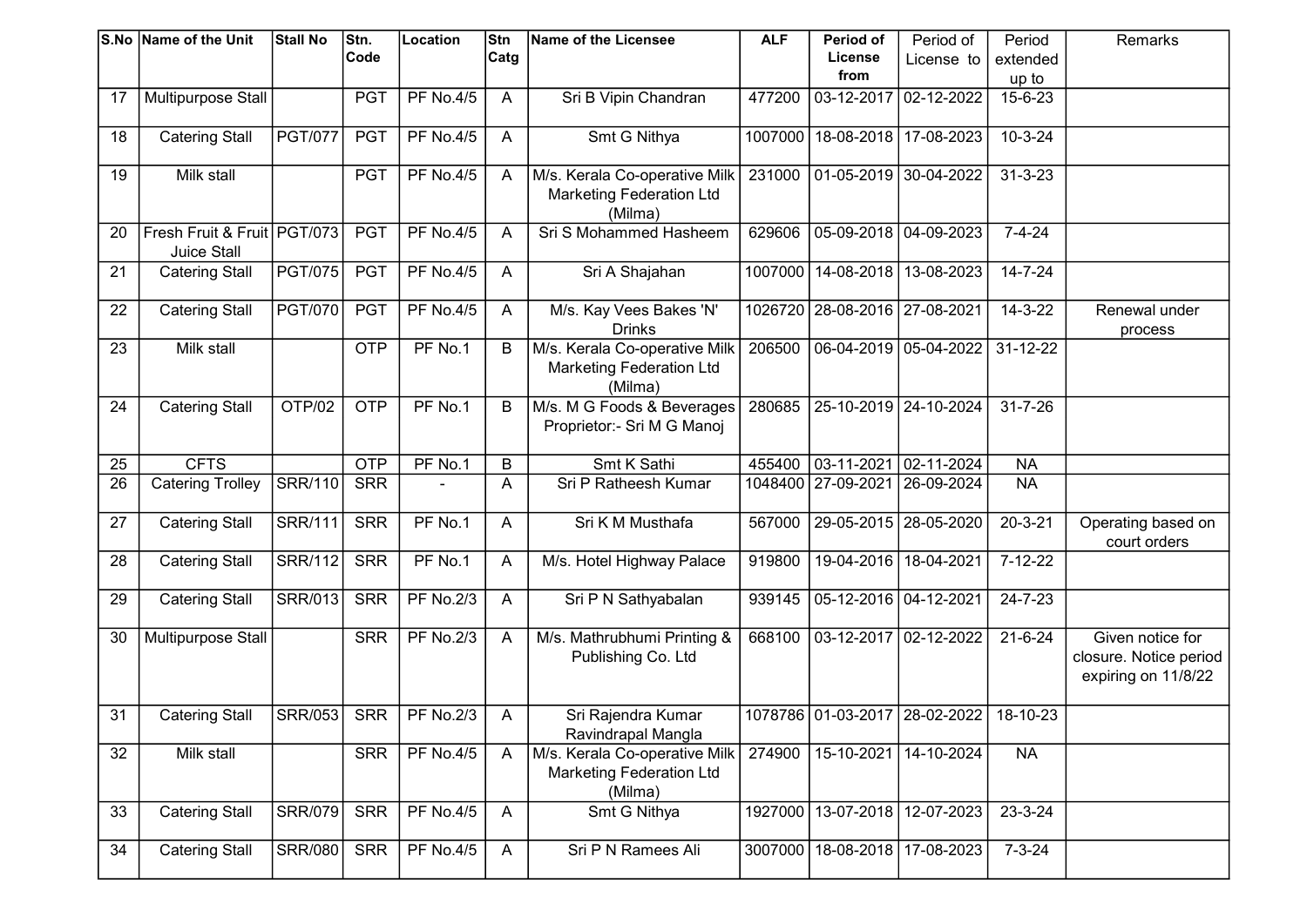|    | S.No Name of the Unit | <b>Stall No</b> | Stn.       | Location         | Stn            | Name of the Licensee            | <b>ALF</b> | Period of                         | Period of             | Period         | Remarks |
|----|-----------------------|-----------------|------------|------------------|----------------|---------------------------------|------------|-----------------------------------|-----------------------|----------------|---------|
|    |                       |                 | Code       |                  | Catg           |                                 |            | License                           | License to            | extended       |         |
|    |                       |                 |            |                  |                |                                 |            | from                              |                       | up to          |         |
| 35 | <b>Catering Stall</b> | <b>SRR/113</b>  | <b>SRR</b> | <b>PF No.4/5</b> | A              | Smt G Nithya                    | 1857000    | 13-07-2018                        | 12-07-2023            | $6 - 2 - 24$   |         |
|    |                       |                 |            |                  |                |                                 |            |                                   |                       |                |         |
| 36 | <b>Catering Stall</b> | <b>SRR/114</b>  | <b>SRR</b> | <b>PF No.4/5</b> | A              | Smt G Nithya                    |            | 2157000   04-09-2018   03-09-2023 |                       | $30 - 3 - 24$  |         |
|    |                       |                 |            |                  |                |                                 |            |                                   |                       |                |         |
| 37 | Fruit & Fruit Juice   | SRR/031         | <b>SRR</b> | <b>PF No.4/5</b> | $\mathsf{A}$   | Sri K Ananthasayanam            |            | 1186542 31-01-2017 30-01-2022     |                       | $6 - 1 - 23$   |         |
|    | Stall                 |                 |            |                  |                |                                 |            |                                   |                       |                |         |
| 38 | Multipurpose Stall    |                 | <b>SRR</b> | <b>PF No.6/7</b> | A              | Sri K M Musthafa                | 432000     | 03-12-2017 02-12-2022             |                       | $3 - 9 - 23$   |         |
|    |                       |                 |            |                  |                |                                 |            |                                   |                       |                |         |
| 39 | <b>Catering Stall</b> | <b>SMU/07</b>   | <b>SRR</b> | <b>PF No.6/7</b> | A              | Sri M Rajamanickan              | 1263300    | 12-12-2019 11-12-2022             |                       | 28-6-23        |         |
| 40 | <b>Catering Stall</b> | <b>SRR/081</b>  | <b>SRR</b> | <b>PF No.6/7</b> | A              | Smt A Sarabeevi                 | 2357000    | 18-08-2018 17-08-2023             |                       | $4 - 4 - 24$   |         |
|    |                       |                 |            |                  |                |                                 |            |                                   |                       |                |         |
| 41 | <b>Milk Stall</b>     |                 | <b>AAM</b> | PF No.1          | D              | M/s. Kerala Co-operative Milk   | 178500     | 08-07-2018 07-07-2023             |                       | $11-4-25$      |         |
|    |                       |                 |            |                  |                | <b>Marketing Federation Ltd</b> |            |                                   |                       |                |         |
|    |                       |                 |            |                  |                | (Milma)                         |            |                                   |                       |                |         |
| 42 | <b>Catering Stall</b> |                 | <b>AAM</b> | PF No.1          | D              | Sri K R Vijayaprasad            | 183000     | 04-02-2016 03-02-2021             |                       | $24 - 9 - 22$  |         |
| 43 | <b>Catering Stall</b> |                 | <b>TUV</b> | PF No.1          | $\overline{F}$ | Sri K K Mohammed                | 13700      | 18-02-2016   17-02-2021           |                       |                |         |
| 44 | <b>Catering Stall</b> |                 | <b>VNB</b> | PF No.1          | D              | Sri A P Moosakutty              | 13700      | 16-12-2015 15-12-2020             |                       | $31 - 7 - 22$  |         |
| 45 | <b>Catering Stall</b> |                 | <b>NIL</b> | PF No.1          | D              | Sri K Ananthasayanam            | 189000     | 09-01-2017 08-01-2022             |                       | 28-8-23        |         |
| 46 | <b>Catering Stall</b> | <b>NIL/02</b>   | <b>NIL</b> | PF No.1          | D              | M/s. M G Foods & Beverages      | 257325     | 12-10-2019 11-10-2024             |                       | 26-6-26        |         |
|    |                       |                 |            |                  |                | Proprietor:- Sri M G Manoj      |            |                                   |                       |                |         |
|    |                       |                 |            |                  |                |                                 |            |                                   |                       |                |         |
| 47 | Milk stall            |                 | <b>PTB</b> | PF No.1          | D              | M/s. Kerala Co-operative Milk   | 86900      | 25-08-2016 24-08-2021             |                       | $4 - 8 - 22$   |         |
|    |                       |                 |            |                  |                | <b>Marketing Federation Ltd</b> |            |                                   |                       |                |         |
|    |                       |                 |            |                  |                | (Milma)                         |            |                                   |                       |                |         |
| 48 | CF & VLR              |                 | KTU        | PF No.1          | B              | Smt A Lakshmi Ammal             | 440900     | 21-01-2018 20-01-2021             |                       | $27-10-22$     |         |
| 49 | <b>NVLR Stall</b>     |                 | KTU        | PF No.1          | B              | Smt K Sarojini                  | 293600     | 15-02-2022                        | 14-02-2025            | <b>NA</b>      |         |
| 50 | Multipurpose Stall    |                 | KTU        | PF No.1          | B              | Sri T T Abdul Kareem            | 227500     | 03-12-2017                        | 02-12-2022            | $7 - 9 - 24$   |         |
|    |                       |                 |            |                  |                |                                 |            |                                   |                       |                |         |
| 51 | Milk stall            |                 | KTU        | PF No.1          | B              | M/s. Kerala Co-operative Milk   | 210000     | 05-05-2019 04-05-2022             |                       |                |         |
|    |                       |                 |            |                  |                | <b>Marketing Federation Ltd</b> |            |                                   |                       |                |         |
|    |                       |                 |            |                  |                | (Milma)                         |            |                                   |                       |                |         |
| 52 | <b>Catering Stall</b> | TIR/015         | <b>TIR</b> | PF No.1          | A              | Sri N Harshad                   | 456789     | 20-12-2019 19-12-2024             |                       | $5 - 11 - 25$  |         |
| 53 | Milk stall            |                 | <b>TIR</b> | <b>PF No.2/3</b> | A              | M/s. Gujarat Co-operative       | 227500     | 16-10-2018   15-10-2021           |                       | $7 - 10 - 22$  |         |
|    |                       |                 |            |                  |                |                                 |            |                                   |                       |                |         |
|    |                       |                 |            |                  |                | Milk Marketing Federation       |            |                                   |                       |                |         |
|    |                       | <b>SMU/10</b>   |            |                  |                | (Amul)<br>Sri N Harshad         |            |                                   |                       | $6 - 7 - 25$   |         |
| 54 | <b>Catering Stall</b> |                 | <b>TIR</b> | <b>PF No.2/3</b> | $\mathsf{A}$   |                                 | 603000     | 27-10-2019 26-10-2024             |                       |                |         |
| 55 | <b>CFTS</b>           |                 | PGI        | PF No.1          | D              | Sri H K Khader                  | 257325     |                                   | 29-01-2020 28-01-2025 | $31 - 1 - 26$  |         |
| 56 | Milk stall            |                 | PGI        | PF No.1          | D              | M/s. Kerala Co-operative Milk   | 185500     | 07-01-2018 06-01-2023             |                       | $10 - 11 - 24$ |         |
|    |                       |                 |            |                  |                | <b>Marketing Federation Ltd</b> |            |                                   |                       |                |         |
|    |                       |                 |            |                  |                | (Milma)                         |            |                                   |                       |                |         |
| 57 | <b>Catering Stall</b> |                 | PGI        | PF No.2          | D              | Sri M K Rajappan                |            | 203000   05-05-2022   04-05-2027  |                       |                |         |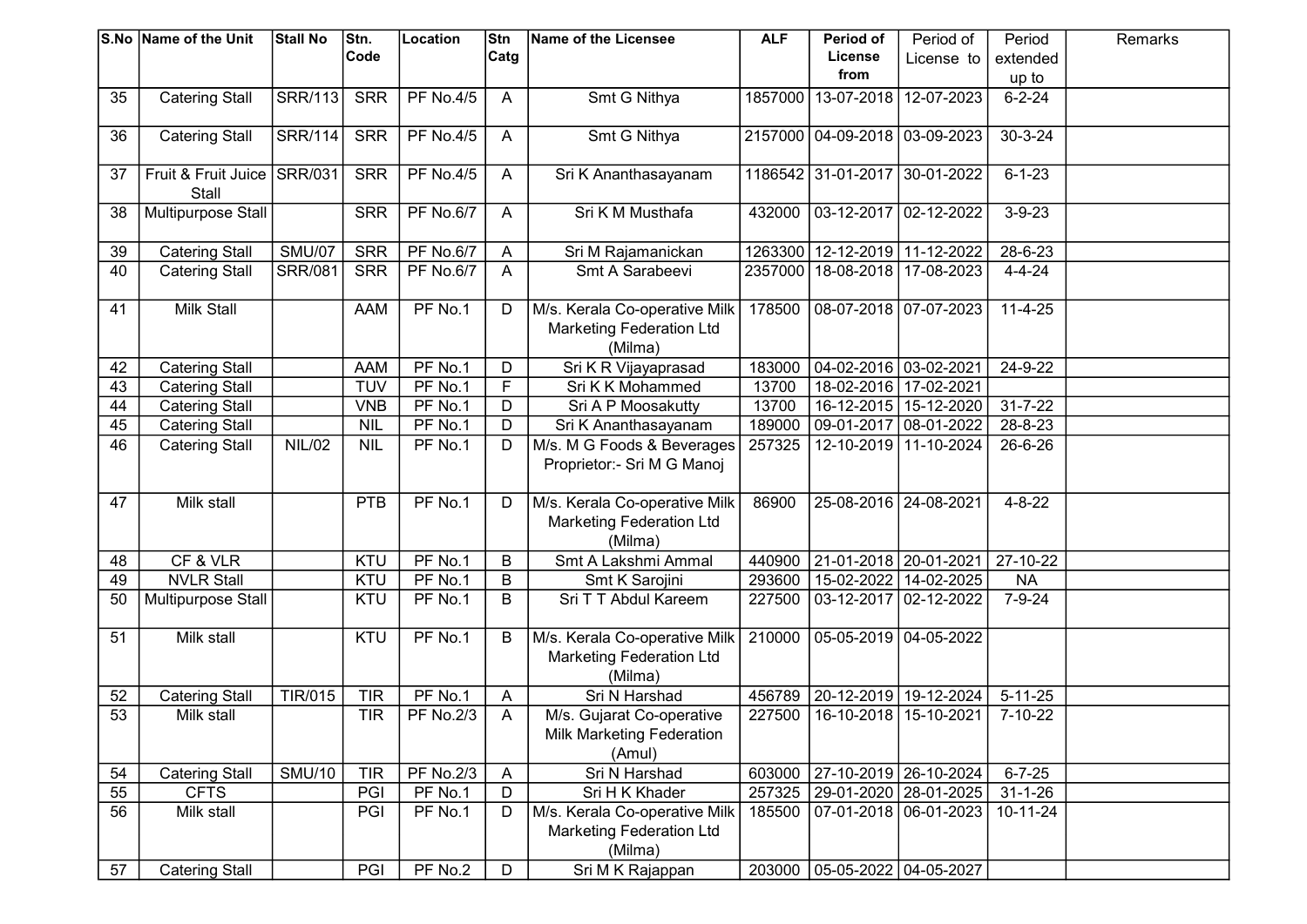|                 | S.No Name of the Unit | <b>Stall No</b> | Stn.       | Location         | Stn          | Name of the Licensee            | <b>ALF</b> | Period of                         | Period of                    | Period         | Remarks                  |
|-----------------|-----------------------|-----------------|------------|------------------|--------------|---------------------------------|------------|-----------------------------------|------------------------------|----------------|--------------------------|
|                 |                       |                 | Code       |                  | Catg         |                                 |            | <b>License</b>                    | License to                   | extended       |                          |
|                 |                       |                 |            |                  |              |                                 |            | from                              |                              | up to          |                          |
| 58              | Milk stall            |                 | <b>FK</b>  | PF No.1          | D            | M/s. Kerala Co-operative Milk   | 182000     | 24-05-2017                        | 23-05-2022                   |                |                          |
|                 |                       |                 |            |                  |              | <b>Marketing Federation Ltd</b> |            |                                   |                              |                |                          |
|                 |                       |                 |            |                  |              | (Milma)                         |            |                                   |                              |                |                          |
| 59              | Vegetarian Tea        |                 | <b>FK</b>  | PF No.1          | D            | Sri.K.P.Suresh Babu             |            | 217800 21-01-2017 20-01-2022      |                              | $30 - 7 - 22$  |                          |
|                 | Stall                 |                 |            |                  |              |                                 |            |                                   |                              |                |                          |
| 60              | <b>Catering Stall</b> | <b>CLT/083</b>  | <b>CLT</b> | PF No.1          | $A-1$        | Smt G Nithya                    |            | 1107000 29-06-2018 28-06-2023     |                              | $5 - 6 - 24$   |                          |
| 61              | <b>Catering Stall</b> | <b>CLT/085</b>  | <b>CLT</b> | PF No.1          | $A-1$        | Sri K Sundaran                  |            | 1405250   14-08-2018   13-08-2023 |                              | 23-5-24        |                          |
| 62              | <b>Catering Stall</b> | <b>CLT/086</b>  | <b>CLT</b> | PF No.1          | $A-1$        | M/s. A J S Caterers             |            | 1755786 01-09-2018 31-08-2023     |                              | $19 - 5 - 24$  |                          |
| 63              | <b>Catering Stall</b> | <b>CLT/087</b>  | <b>CLT</b> | PF No.1          | $A-1$        | M/s. A J S Caterers             |            | 1755786   14-07-2018   13-07-2023 |                              | $1 - 5 - 24$   |                          |
| 64              | <b>Catering Stall</b> | <b>CLT/004</b>  | <b>CLT</b> | PF No.1          | $A-1$        | Sri K K Abdulla                 | 2111890    |                                   | 28-10-2016 27-10-2021        | $7 - 8 - 22$   |                          |
| 65              | Multipurpose Stall    |                 | <b>CLT</b> | PF No.1          | $A-1$        | Sri T M Koya                    | 975000     | 03-12-2017 02-12-2022             |                              | 12-9-23        |                          |
|                 |                       |                 |            |                  |              |                                 |            |                                   |                              |                |                          |
| 66              | Milk stall            |                 | <b>CLT</b> | PF No.1          | $A-1$        | M/s. Kerala Co-operative Milk   | 255500     | 01-05-2019 30-04-2022             |                              | $11 - 3 - 23$  |                          |
|                 |                       |                 |            |                  |              | <b>Marketing Federation Ltd</b> |            |                                   |                              |                |                          |
|                 |                       |                 |            |                  |              | (Milma)                         |            |                                   |                              |                |                          |
| 67              | <b>Catering Stall</b> | CLT/122         | <b>CLT</b> | PF No.4          | $A-1$        | M/s. A J S Caterers             | 1877786    | 14-07-2018 13-07-2023             |                              | $31 - 3 - 24$  |                          |
| 68              | Multipurpose Stall    |                 | <b>CLT</b> | PF No.4          | $A-1$        | Smt Haseena Shafique            | 975000     | 03-12-2017 02-12-2022             |                              | $31 - 8 - 24$  |                          |
|                 |                       |                 |            |                  |              |                                 |            |                                   |                              |                |                          |
| 69              | Milk stall            |                 | <b>CLT</b> | PF No.4          | $A-1$        | M/s. Gujarat Co-operative       | 288800     | 23-12-2021                        | $22 - 12 - 2024$             | <b>NA</b>      |                          |
|                 |                       |                 |            |                  |              | Milk Marketing Federation       |            |                                   |                              |                |                          |
|                 |                       |                 |            |                  |              | (Amul)                          |            |                                   |                              |                |                          |
| 70              | <b>Catering Stall</b> | CLT/116         | <b>CLT</b> | PF No.4          | $A-1$        | M/s. Arenco Catering            |            | 1651000 06-06-2015 05-06-2020     |                              | $16 - 3 - 21$  | <b>Under Arbitration</b> |
| $\overline{71}$ | <b>Catering Stall</b> | <b>CLT/117</b>  | CLT        | PF No.4          | $A-1$        | M/s. Arenco Catering            |            | 1651000 06-06-2015 05-06-2020     |                              | $14 - 2 - 21$  | <b>Under Arbitration</b> |
| 72              | Milk stall            |                 | WH         | PF No.1          | E            | M/s. Kerala Co-operative Milk   | 161000     | 06-11-2017 05-11-2022             |                              |                |                          |
|                 |                       |                 |            |                  |              | <b>Marketing Federation Ltd</b> |            |                                   |                              |                |                          |
|                 |                       |                 |            |                  |              | (Milma)                         |            |                                   |                              |                |                          |
| 73              | Vegetarian Tea        |                 | QLD        | PF No.1          | B            | Sri K M Chandran                | 257400     | 15-06-2018 14-06-2021             |                              | $25 - 1 - 23$  |                          |
|                 | Stall                 |                 |            |                  |              |                                 |            |                                   |                              |                |                          |
| 74              | Milk stall            |                 | <b>BDJ</b> | PF No.1          | A            | M/s. Kerala Co-operative Milk   | 227500     | 01-05-2019 30-04-2022             |                              | 25-3-23        |                          |
|                 |                       |                 |            |                  |              | <b>Marketing Federation Ltd</b> |            |                                   |                              |                |                          |
|                 |                       |                 |            |                  |              | (Milma)                         |            |                                   |                              |                |                          |
| 75              | <b>Catering Stall</b> | <b>BDJ/001</b>  | <b>BDJ</b> | PF No.1          | A            | Sri K K Abdulla                 |            | 1111111   27-08-2016   26-08-2021 |                              | $9 - 6 - 22$   |                          |
| 76              | Multipurpose Stall    |                 | <b>BDJ</b> | PF No.1          | A            | Sri P Surendran                 |            | 245000 03-12-2017 02-12-2022      |                              | 15-9-23        |                          |
|                 |                       |                 |            |                  |              |                                 |            |                                   |                              |                |                          |
| 77              | <b>Catering Stall</b> | <b>SMU/16</b>   | <b>BDJ</b> | <b>PF No.2/3</b> | $\mathsf{A}$ | Sri N Harshad                   |            | 415000 27-10-2019 26-10-2024      |                              | 22-8-25        |                          |
| 78              | <b>CFTS</b>           |                 | <b>MHE</b> | PF No.1          | D            | Sri K Ramadasan                 |            |                                   | 257400 01-04-2020 31-03-2025 | $30 - 11 - 26$ |                          |
| 79              | Milk stall            |                 | <b>TLY</b> | PF No.1          | A            | M/s. Kerala Co-operative Milk   |            |                                   | 231000 01-05-2019 30-04-2022 | $11 - 3 - 23$  |                          |
|                 |                       |                 |            |                  |              | Marketing Federation Ltd        |            |                                   |                              |                |                          |
|                 |                       |                 |            |                  |              | (Milma)                         |            |                                   |                              |                |                          |
| 80              | Multipurpose Stall    |                 | <b>TLY</b> | PF No.2          | A            | Sri B Abbas                     | 250800     | 03-12-2017 02-12-2022             |                              | $29 - 8 - 23$  |                          |
|                 |                       |                 |            |                  |              |                                 |            |                                   |                              |                |                          |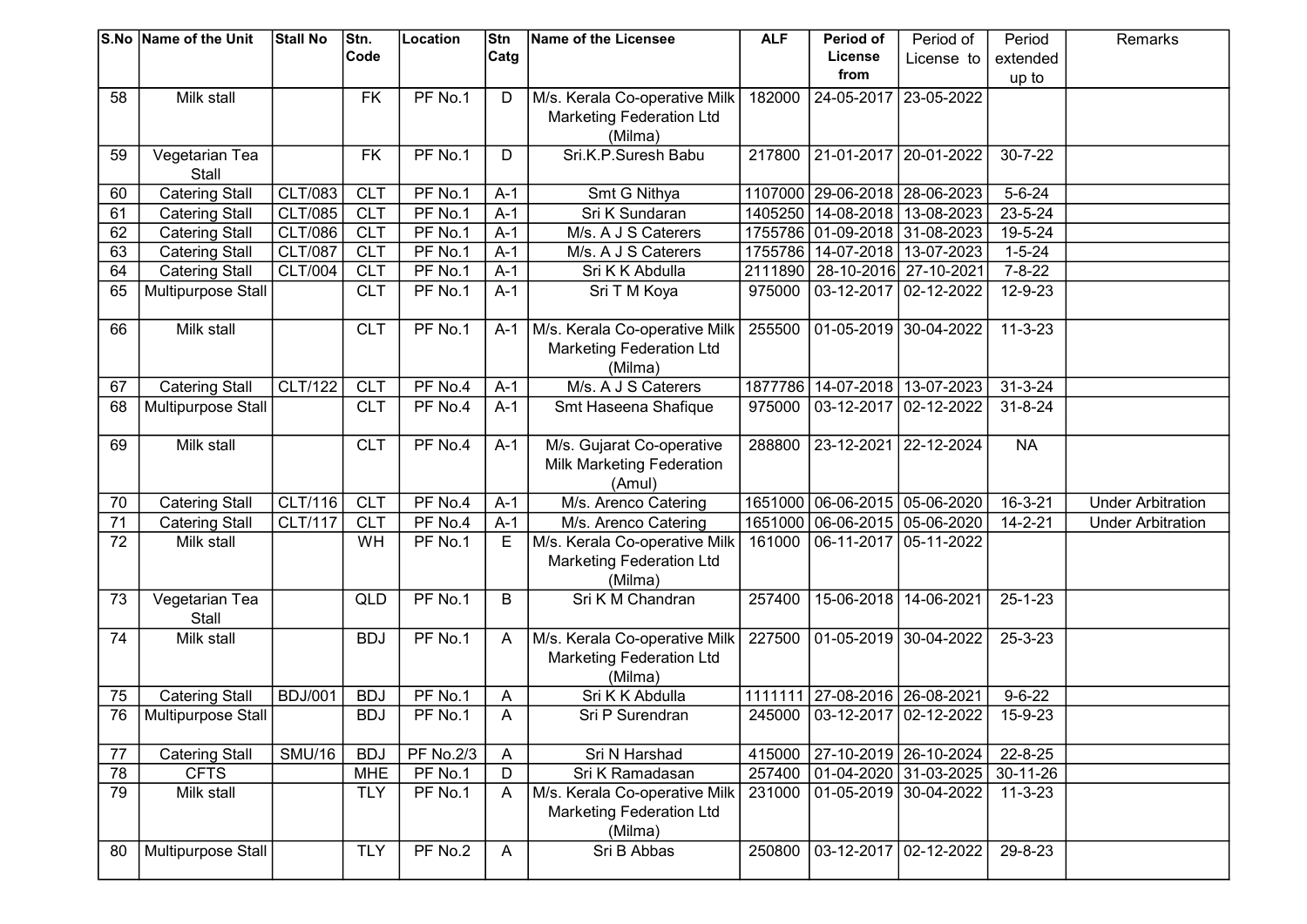|     | S.No Name of the Unit                | <b>Stall No</b> | Stn.       | Location         | Stn            | Name of the Licensee                                                        | <b>ALF</b> | Period of                         | Period of               | Period        | Remarks                            |
|-----|--------------------------------------|-----------------|------------|------------------|----------------|-----------------------------------------------------------------------------|------------|-----------------------------------|-------------------------|---------------|------------------------------------|
|     |                                      |                 | Code       |                  | Catg           |                                                                             |            | License                           | License to              | extended      |                                    |
|     |                                      |                 |            |                  |                |                                                                             |            | from                              |                         | up to         |                                    |
| 81  | <b>Catering Stall</b>                | <b>TLY/017</b>  | <b>TLY</b> | PF No.2          | $\mathsf{A}$   | M/s. Kay Vees Bakes 'N'<br><b>Drinks</b>                                    |            | 1752489 28-08-2016 27-08-2021     |                         | 16-6-22       |                                    |
| 82  | Catering & Bakery   PGT/002<br>Stall |                 | CAN        | PF No.1          | A              | Smt S Sankari                                                               |            | 1435500   12-01-2022   11-01-2025 |                         | <b>NA</b>     |                                    |
| 83  | <b>Catering Stall</b>                | <b>CAN/094</b>  | CAN        | PF No.1          | A              | Sri B Abbas                                                                 | 677075     |                                   | 18-08-2018   17-08-2023 | $4 - 3 - 24$  |                                    |
| 84  | Milk stall                           |                 | CAN        | PF No.1          | A              | M/s. Kerala Co-operative Milk<br><b>Marketing Federation Ltd</b><br>(Milma) | 259000     | 01-05-2019 30-04-2022             |                         | 22-4-23       |                                    |
| 85  | Milk stall                           |                 | CAN        | <b>PF No.2/3</b> | A              | M/s. Gujarat Co-operative<br>Milk Marketing Federation<br>(Amul)            | 262500     | 16-05-2018 15-05-2021             |                         | 24-5-22       |                                    |
| 86  | <b>Catering Stall</b>                | CAN/115         | CAN        | <b>PF No.2/3</b> | A              | Sri T M Koya                                                                |            | 1209245 04-12-2015 03-12-2020     |                         |               |                                    |
| 87  | <b>Catering Stall</b>                | <b>CAN/096</b>  | CAN        | <b>PF No.2/3</b> | $\mathsf{A}$   | M/s. Kay Vees Bakes 'N'<br><b>Drinks</b>                                    | 1245689    |                                   | 15-08-2018 14-08-2023   | $7 - 6 - 24$  |                                    |
| 88  | Multipurpose Stall                   |                 | CAN        | <b>PF No.2/3</b> | A              | Sri K K Abdulla                                                             | 474000     | 03-12-2017 02-12-2022             |                         | 12-6-23       |                                    |
| 89  | <b>CFTS</b>                          |                 | PAZ        | PF No.1          | D              | Smt B M Mariyumma                                                           | 207900     | 21-01-2017                        | 20-01-2022              | 4-12-22       |                                    |
| 90  | <b>Catering Stall</b>                |                 | PAZ        | PF No.2          | D              | Sri K Chandrashekara                                                        | 189000     | 09-06-2016 08-06-2021             |                         | $2 - 4 - 23$  |                                    |
| 91  | <b>CFTS</b>                          |                 | PAY        | PF No.1          | A              | Smt T P Rugmini Amma                                                        | 488400     | 10.10.21                          | 09.10.24                | <b>NA</b>     |                                    |
| 92  | Milk stall                           |                 | <b>PAY</b> | PF No.1          | A              | M/s. Kerala Co-operative Milk<br><b>Marketing Federation Ltd</b><br>(Milma) | 227500     | 29-08-2017                        | 28-08-2020              | $6 - 8 - 21$  | Temporarily closed                 |
| 93  | <b>Catering Stall</b>                | <b>PAY/004</b>  | PAY        | <b>PF No.2/3</b> | A              | Sri K K Abdulla                                                             | 405515     | 19-08-2016   18-08-2021           |                         | 15-8-22       |                                    |
| 94  | <b>CFTS</b>                          |                 | <b>CHV</b> | PF No.1          | $\overline{D}$ | Smt U A Aisha                                                               | 257325     | 24-02-2020   23-02-2025           |                         | $1 - 2 - 26$  |                                    |
| 95  | Milk stall                           |                 | <b>CHV</b> | <b>PF No.2/3</b> | D              | M/s. Kerala Co-operative Milk<br><b>Marketing Federation Ltd</b><br>(Milma) | 182000     |                                   | 10-11-2018 09-11-2023   | $14 - 8 - 25$ |                                    |
| 96  | <b>Catering Stall</b>                |                 | <b>NLE</b> | PF No.1          | D              | Sri K Chandrashekara                                                        | 48800      | 07-03-2016 06-03-2021             |                         | 29-12-21      | Operating based on<br>court orders |
| 97  | <b>Milk stall</b>                    |                 | <b>KZE</b> | PF No.1          | A              | M/s. Kerala Co-operative Milk<br><b>Marketing Federation Ltd</b><br>(Milma) | 227500     | 22-11-2019 21-11-2022             |                         | $4 - 11 - 23$ |                                    |
| 98  | Multipurpose Stall                   |                 | <b>KZE</b> | PF No.1          | A              | Sri P V Kunhiraman                                                          | 245000     | 03-12-2017 02-12-2022             |                         | $30 - 8 - 23$ |                                    |
| 99  | <b>Platform Stall</b>                |                 | <b>KQK</b> | PF No.1          | E              | Sri N V Kareem                                                              | 70400      | 07-12-2016 06-12-2021             |                         | $2 - 3 - 23$  |                                    |
| 100 | Multipurpose Stall                   |                 | <b>KGQ</b> | PF No.1          | A              | Smt.Achibi Abdulla                                                          | 245000     |                                   | 03-12-2017 02-12-2022   | 18-11-24      |                                    |
| 101 | Milk stall                           |                 | <b>KGQ</b> | PF No.1          | A              | M/s. Kerala Co-operative Milk<br><b>Marketing Federation Ltd</b><br>(Milma) | 254100     | 14-08-2021                        | 13-08-2024              | <b>NA</b>     |                                    |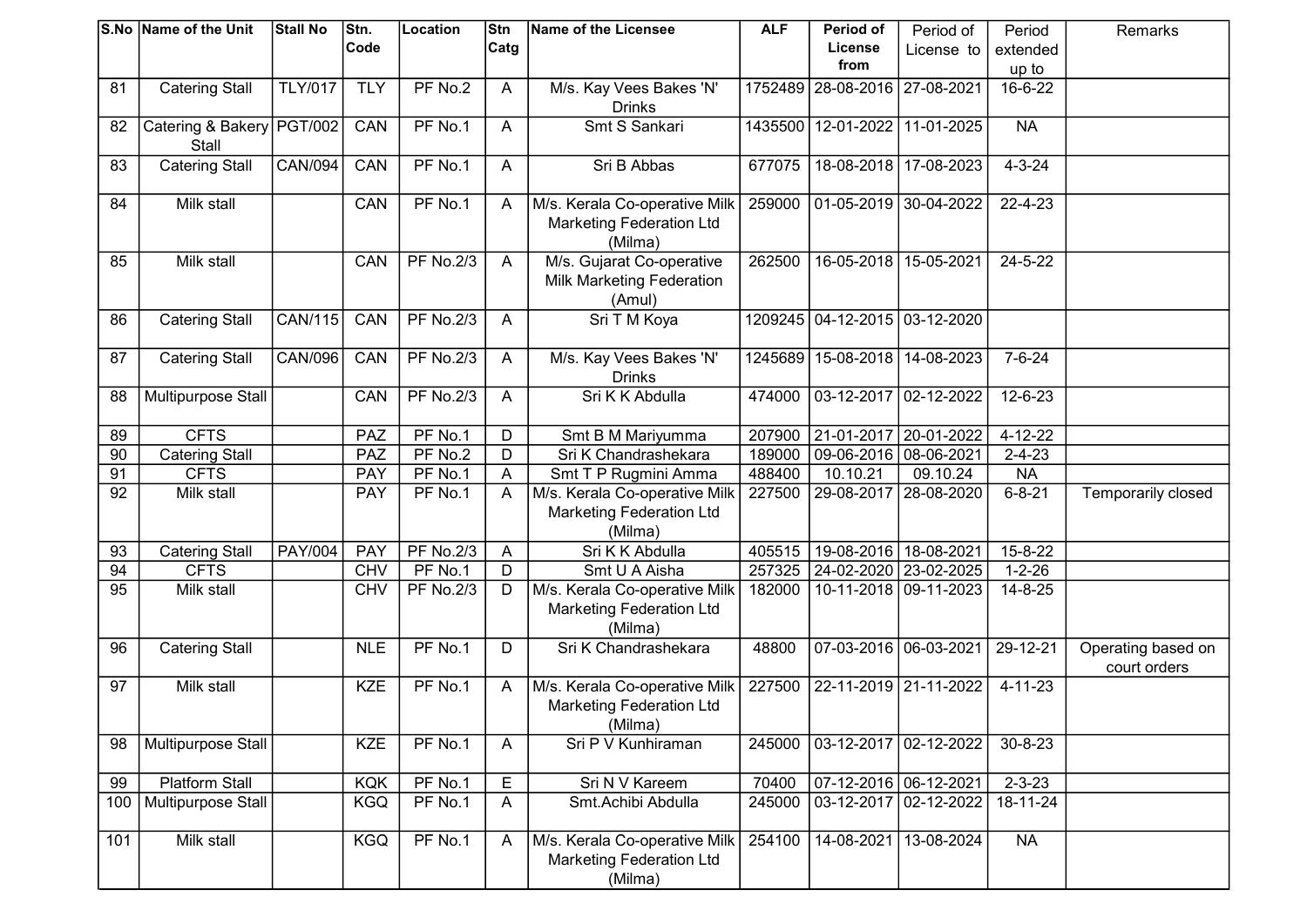|     | <b>S.No Name of the Unit</b>  | <b>Stall No</b>    | Stn.        | Location         | Stn  | Name of the Licensee                     | <b>ALF</b> | Period of                         | Period of               | Period        | Remarks            |
|-----|-------------------------------|--------------------|-------------|------------------|------|------------------------------------------|------------|-----------------------------------|-------------------------|---------------|--------------------|
|     |                               |                    | Code        |                  | Catg |                                          |            | License                           | License to              | extended      |                    |
|     |                               |                    |             |                  |      |                                          |            | from                              |                         | up to         |                    |
| 102 | <b>VLR Stall</b>              |                    | <b>KGQ</b>  | PF No.1          | Α    | Sri K T Mohan Raj                        | 514300     | 04-11-2021                        | 03-11-2024              | <b>NA</b>     |                    |
| 103 | <b>CFTS</b>                   |                    | <b>KMQ</b>  | PF No.1          | D    | Sri Muhammed Naseer                      | 196000     | 26-02-2021                        | 25-02-2026              | <b>NA</b>     |                    |
| 104 | <b>Catering Stall</b>         | <b>MJS/01</b>      | <b>MJS</b>  | PF No.1          | E    | Smt C Sakeena,                           | 40000      | 27-11-2019 26-11-2024             |                         | 25-6-26       |                    |
|     |                               |                    |             |                  |      | Proprietor, M/s. Royal                   |            |                                   |                         |               |                    |
|     |                               |                    |             |                  |      | Restaurant                               |            |                                   |                         |               |                    |
| 105 | <b>CFTS</b>                   |                    | ULL         | PF No.1          | E    | Sri K P Mohandas                         | 168900     | 21-01-2017                        | 20-01-2022              | $9 - 10 - 22$ |                    |
| 106 | Fruit & Fruit Juice           | <b>MAQ/02</b>      | <b>MAQ</b>  | PF No.1          | A    | Sri K K Abdulla                          | 1451094    | $\overline{06} - 01 - 2017$       | 05-01-2022              | $7 - 9 - 22$  |                    |
|     | Stall                         | 7                  |             |                  |      |                                          |            |                                   |                         |               |                    |
| 107 | Milk stall                    |                    | <b>MAQ</b>  | PF No.1          | A    | M/s. Karnataka Co-operative              | 326100     | 20-03-2022                        | 19-03-2025              | <b>NA</b>     |                    |
|     |                               |                    |             |                  |      | Milk Producers' Federation               |            |                                   |                         |               |                    |
|     |                               |                    |             |                  |      | Ltd. (Nandini)                           |            |                                   |                         |               |                    |
| 108 | <b>Catering Stall</b>         | <b>MAQ/09</b>      | <b>MAQ</b>  | PF No.1          | A    | Sri Rajendra Kumar                       | 478786     | 21-07-2016   20-07-2021           |                         | $12 - 7 - 22$ |                    |
|     |                               | 9                  |             |                  |      | Ravindrapal Mangla                       |            |                                   |                         |               |                    |
| 109 | <b>Catering Stall</b>         | <b>MAQ/09</b>      | <b>MAQ</b>  | PF No.1          | A    | Sri Rajendra Kumar                       | 478786     | 21-07-2016 20-07-2021             |                         | $12 - 7 - 22$ |                    |
|     |                               | 8                  |             |                  |      | Ravindrapal Mangla                       |            |                                   |                         |               |                    |
| 110 | Milk stall                    |                    | <b>MAQ</b>  | <b>PF No.2/3</b> | A    | M/s. Karnataka Co-operative              | 326300     | 07-01-2020                        | 06-01-2023              | $3 - 11 - 23$ |                    |
|     |                               |                    |             |                  |      | <b>Milk Producers' Federation</b>        |            |                                   |                         |               |                    |
|     |                               |                    |             |                  |      | Ltd. (Nandini)                           |            |                                   |                         |               |                    |
| 111 | <b>Catering Stall</b>         | <b>MAQ/10</b>      | <b>MAQ</b>  | <b>PF No.2/3</b> | A    | Sri M V Sathyabalan                      | 957000     | 24-08-2016   23-08-2021           |                         | 12-6-23       |                    |
|     |                               | 2                  |             |                  |      |                                          |            |                                   |                         |               |                    |
| 112 | <b>Catering Stall</b>         | <b>MAQ/10</b>      | <b>MAQ</b>  | <b>PF No.2/3</b> | A    | M/s. Sopan Restaurant                    | 478150     | 24-09-2016 23-09-2021             |                         | $3 - 6 - 23$  |                    |
|     |                               |                    |             |                  |      |                                          |            |                                   |                         |               |                    |
| 113 | <b>Catering Stall</b>         | MAJN/00            | <b>MAJN</b> | PF No.1          | A    | Sri M V Sathyabalan                      | 707000     | 17-07-2016   16-07-2021           |                         | $5 - 5 - 23$  |                    |
|     |                               | 8                  |             |                  |      |                                          |            |                                   |                         |               |                    |
| 114 | Multipurpose Stall            |                    | <b>BDJ</b>  | PF No.1          | A    | Sri T.K.Ashraf                           | 245000     | 03-12-2017 02-12-2022             |                         | <b>NA</b>     |                    |
|     |                               |                    |             |                  |      |                                          |            |                                   |                         |               |                    |
| 115 | Multipurpose Stall            |                    | <b>MAJN</b> | PF No.1          | A    | M/s. CKK Catering Service                | 308000     | 03-12-2017 02-12-2022             |                         | 30-6-23       |                    |
|     |                               |                    |             |                  |      |                                          |            |                                   |                         |               |                    |
| 116 | Milk stall                    |                    | <b>MAJN</b> | <b>PF No.2/3</b> | A    | M/s. Karnataka Co-operative              | 384000     | 04-08-2021                        | 03-08-2024              | <b>NA</b>     |                    |
|     |                               |                    |             |                  |      | Milk Producers' Federation               |            |                                   |                         |               |                    |
|     |                               |                    |             |                  |      | Ltd. (Nandini)<br>Sri N V Kareem         |            |                                   |                         |               |                    |
| 117 | <b>Catering Stall</b>         | MAJN/05            | <b>MAJN</b> | <b>PF No.2/3</b> | A    |                                          | 605900     |                                   | 13-11-2015   12-11-2020 | $25 - 5 - 21$ | Operating based on |
|     |                               | 0<br><b>SRR/09</b> | <b>SRR</b>  | PF no.6/7        |      | Sri.K.Senthil Kumar                      |            | 1230000 01-04-2021 31-03-2026     |                         | <b>NA</b>     | court orders       |
| 118 | <b>Catering Trolley</b>       |                    |             |                  | A    |                                          |            |                                   |                         |               |                    |
| 119 | Milk stall                    |                    | <b>TLY</b>  | PF no.2          | A    | M/s.Kerala Co-op. Milk                   |            | 401865   01-02-2021   31-01-2026  |                         | <b>NA</b>     |                    |
| 120 | <b>Catering Stall</b>         | MHE-02             | <b>MHE</b>  | PF No.2          | D    | <b>Marketing Federation</b><br>Sakeena.C |            | 110000 22-03-2021 21-03-2026      |                         | <b>NA</b>     |                    |
| 121 |                               | MAJN-22  MAJN      |             | PF 2/3           |      | N.V.Abdul Kareem                         |            | 1005556   25-01-2021   24-01-2026 |                         | <b>NA</b>     |                    |
|     | <b>Catering Stall</b>         |                    |             |                  | A    |                                          |            |                                   |                         |               |                    |
| 122 | Fresh Fruit & Fruit   MAJN/02 |                    | <b>MAJN</b> | PF No.1          | A    | Smt C Sakeena,                           | 511800     | 15-09-2021                        | 14-09-2026              |               |                    |
|     | Juice Stall                   | 6                  |             |                  |      | Proprietor, M/s. Royal                   |            |                                   |                         |               |                    |
|     |                               |                    |             |                  |      | Restaurant                               |            |                                   |                         |               |                    |